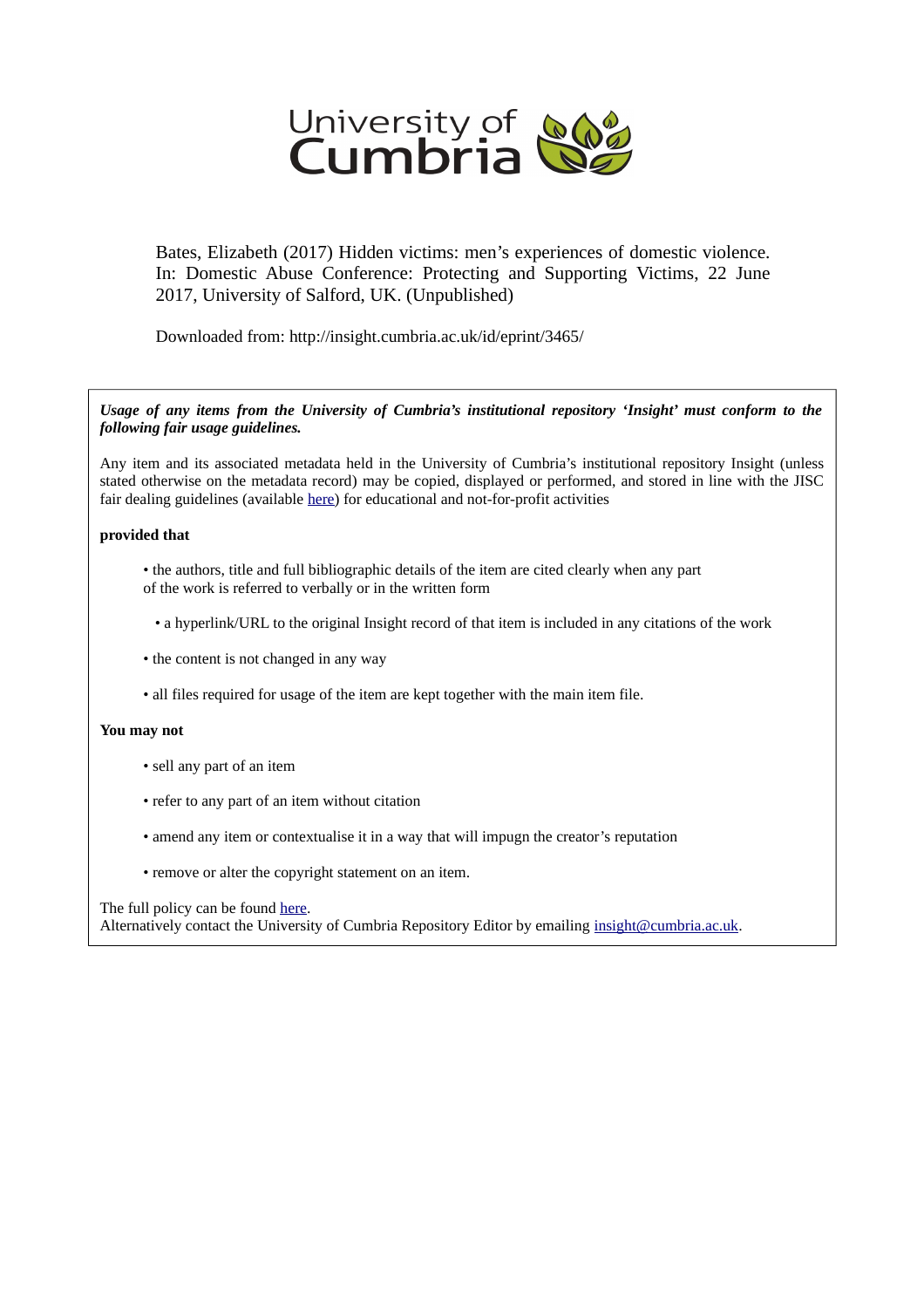# Hidden Victims: Men and their Experience of Domestic Violence

Dr Elizabeth Bates [\(Elizabeth.Bates@cumbria.ac.uk](mailto:Elizabeth.Bates@cumbria.ac.uk))

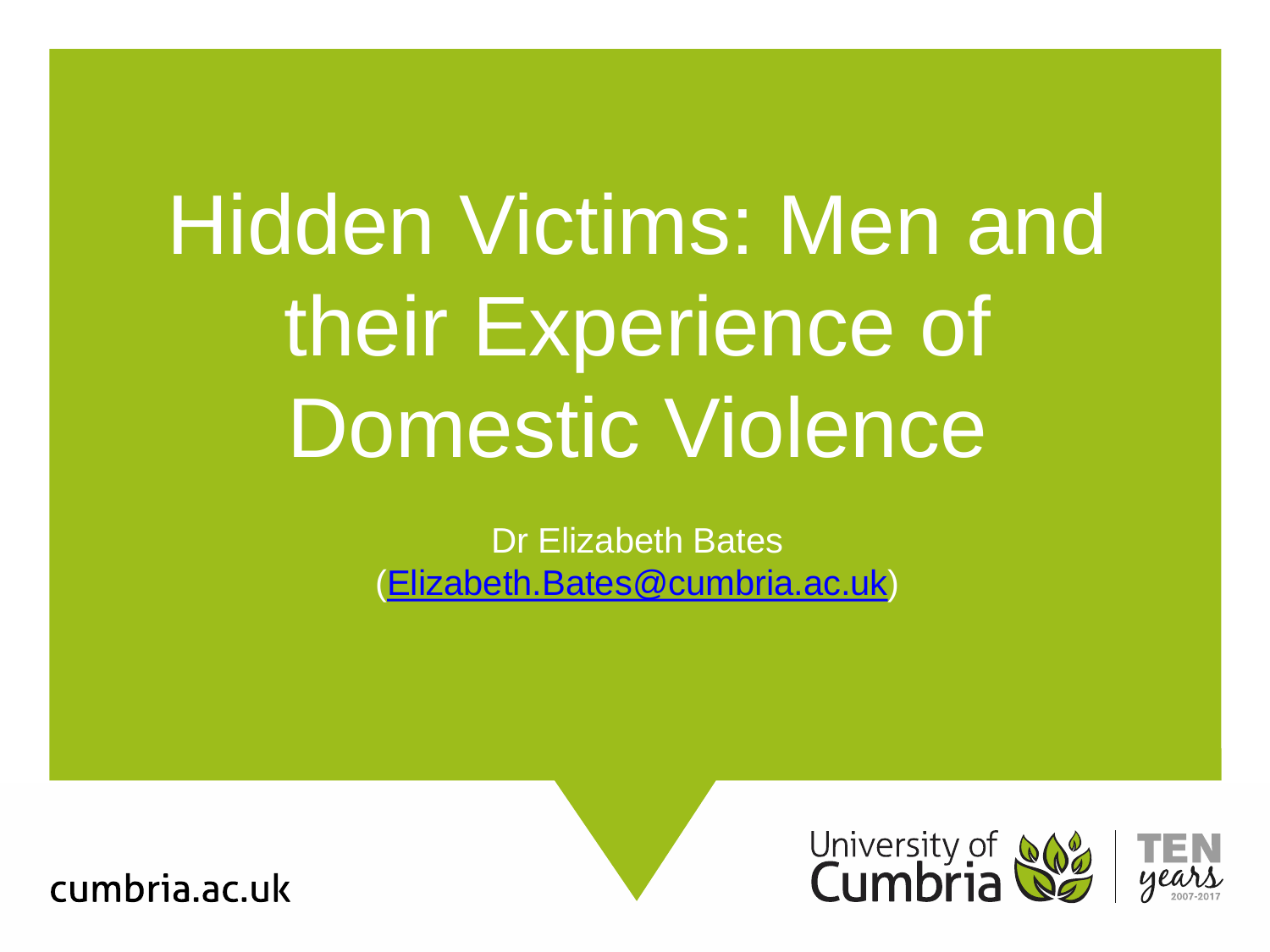#### **Overview**

- Introduce some of the literature on men's victimisation
- Discuss aim of current study and the gaps it sought to fill
- Describe methodology and sample
- Discuss preliminary findings specifically here focused around controlling behaviour
- Consider how these findings could inform practice

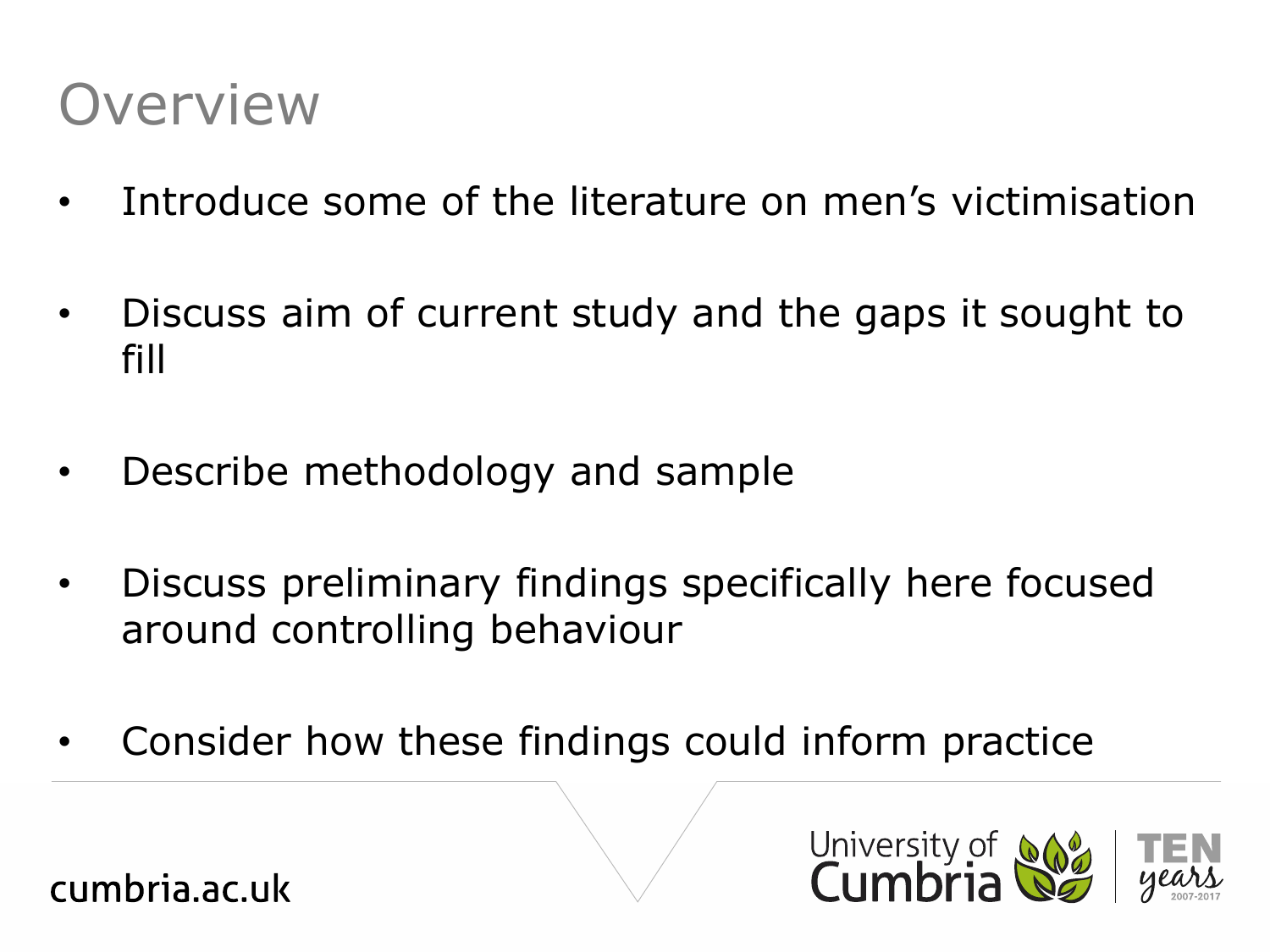#### Feminist Theory and Literature

Cause of IPV is gender; it is a gendered crime

IPV is driven by patriarchal values and control

Not psychopathology or personality but socially and historically constructed control – patriarchy

IPV male perpetrators are different from other offenders

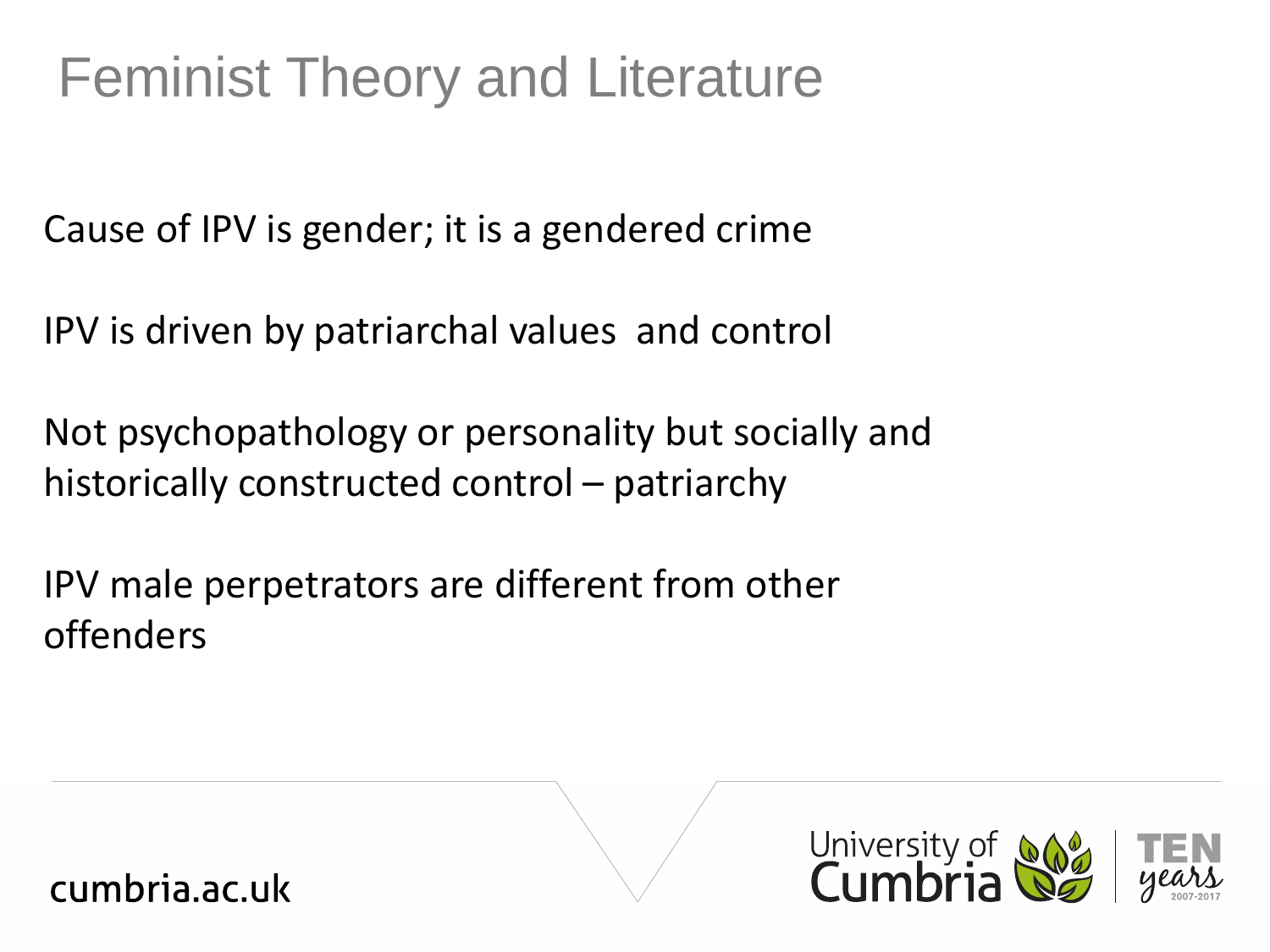#### Male Victims

Gendered model of IPV

Steinmetz (1978) "The Battered Husband Syndrome"

Current and historical appearance of male victims e.g. comic strips

"Charivari", the post-Renaissance custom intended to shame behaviour.

"Riding the donkey backwards" (George, 2002)

Mandatory arrest policies –increase in women's arrest and "dual arrests"

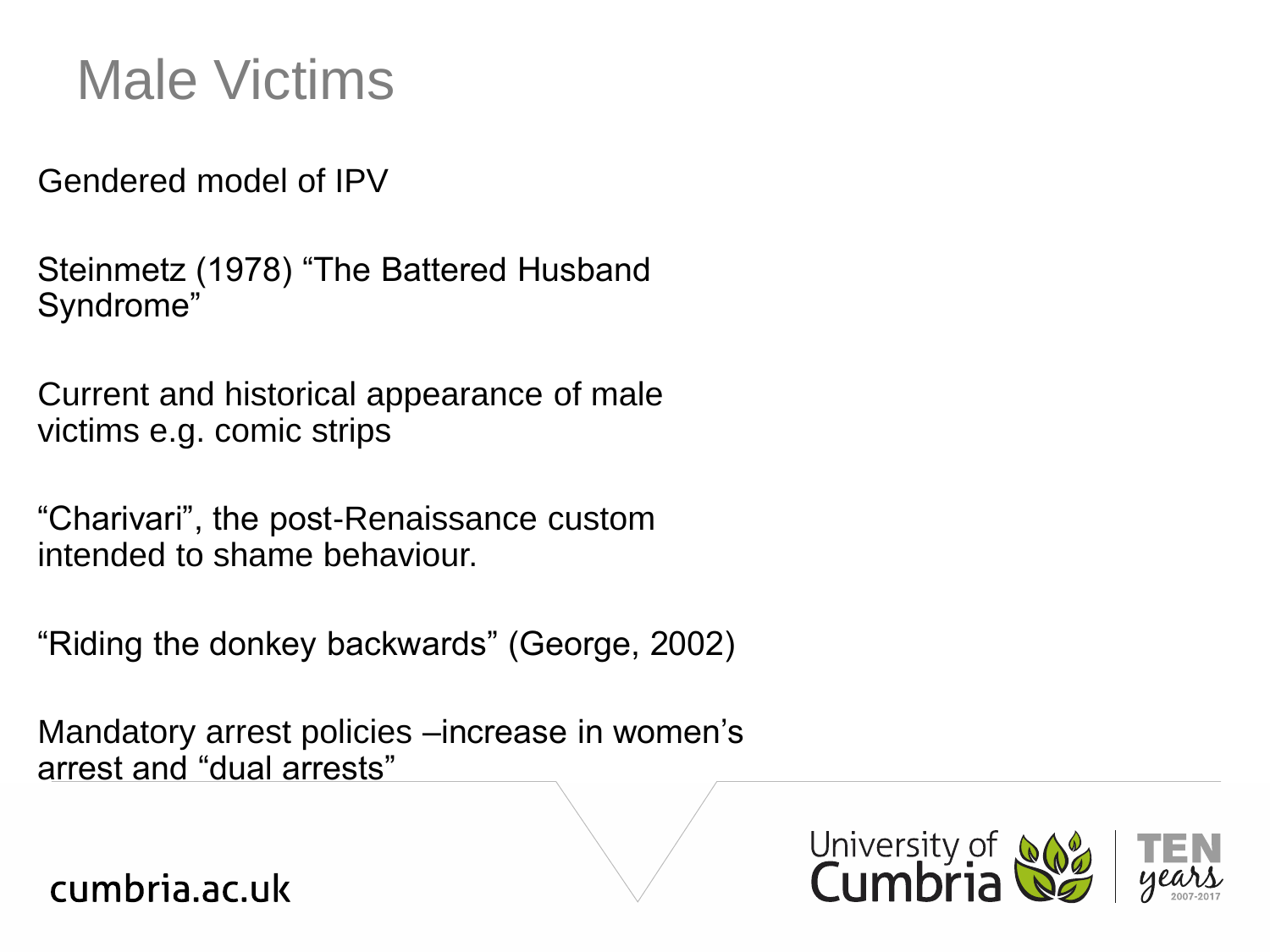#### Emergence of Male Victims

Conflict Tactics Scale (CTS: Straus, 1979).

Gender symmetry in perpetration

Large scale frequency based studies

Archer's (2000) - 82 studies and a total of over 64,000 participants.

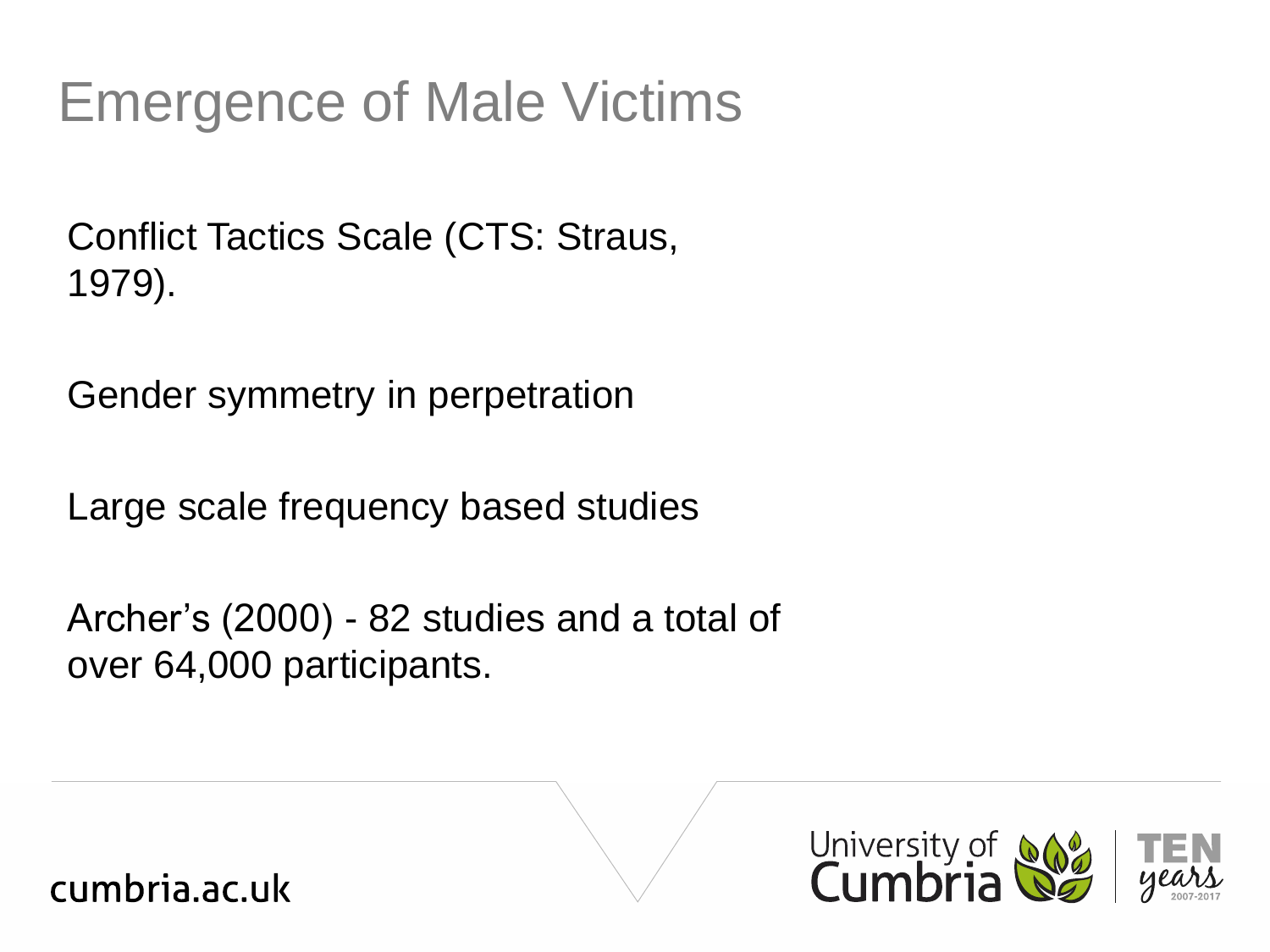#### Johnson (2008)

"When a woman slaps her husband in the heat of an argument, it is unlikely to be interpreted by him as a serious attempt to do him physical harm. In fact, it is likely to be seen as a quaint form of feminine communication"

*But is women's violence trivial?*

Hines, et al. (2007): callers to DAH, found over 90% experienced controlling behaviour and other reported being stalked, they were fearful

Other studies suggest men too suffer the mental health problems that are associated with IPV (e.g., Próspero & Kim, 2009; Hines & Douglas, 2011).

Comparison of abused men to abused women, rather than non abused men (e.g. Herzberger, 1996).

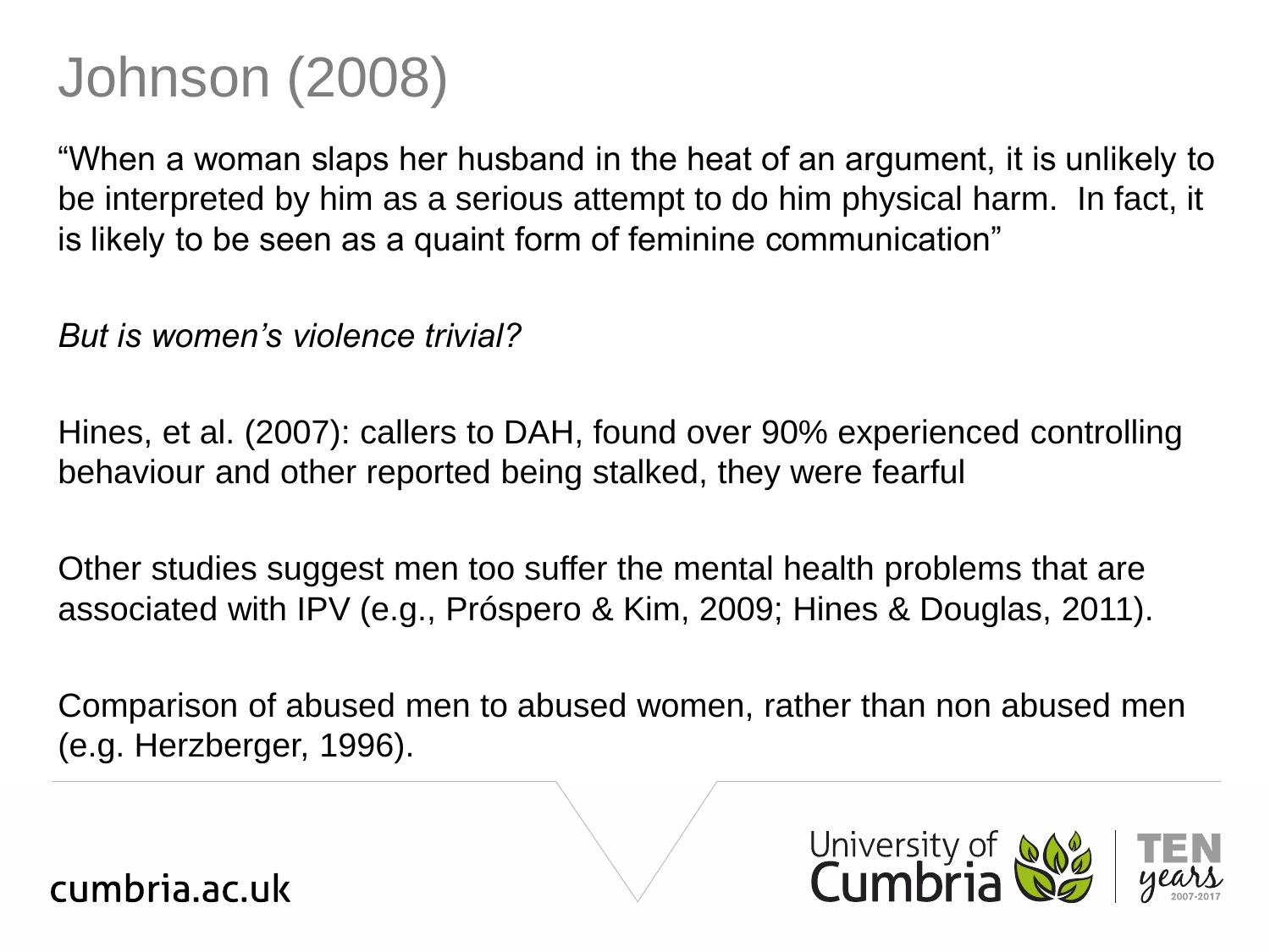#### **Chivalry**

Society doesn't tolerate violence against women

Originating at early age where boys don't hit girls

Suggests norms of chivalry cause men to inhibit their aggression

Women have no such inhibitions as there are few social sanctions to their aggression

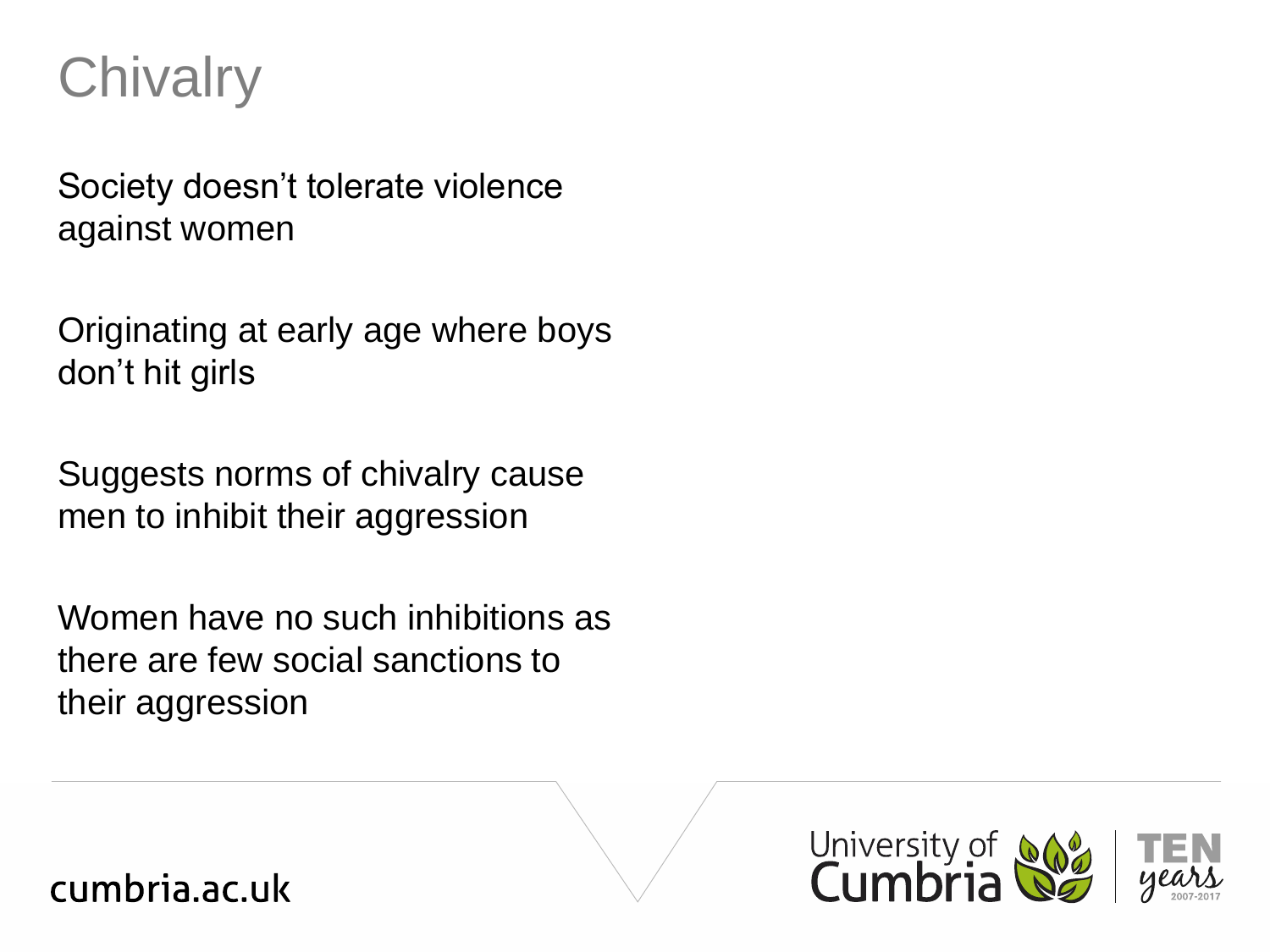#### Control

Foundation of feminist theory – posited to be a male phenomenon.

Emotional abuse, controlling behaviour, psychological aggression – big overlap

Includes financial control, humiliation, trying to control their behaviour, restrict time with family and friends

Bates, Graham-Kevan and Archer (2014); Bates and Graham-Kevan (2016)

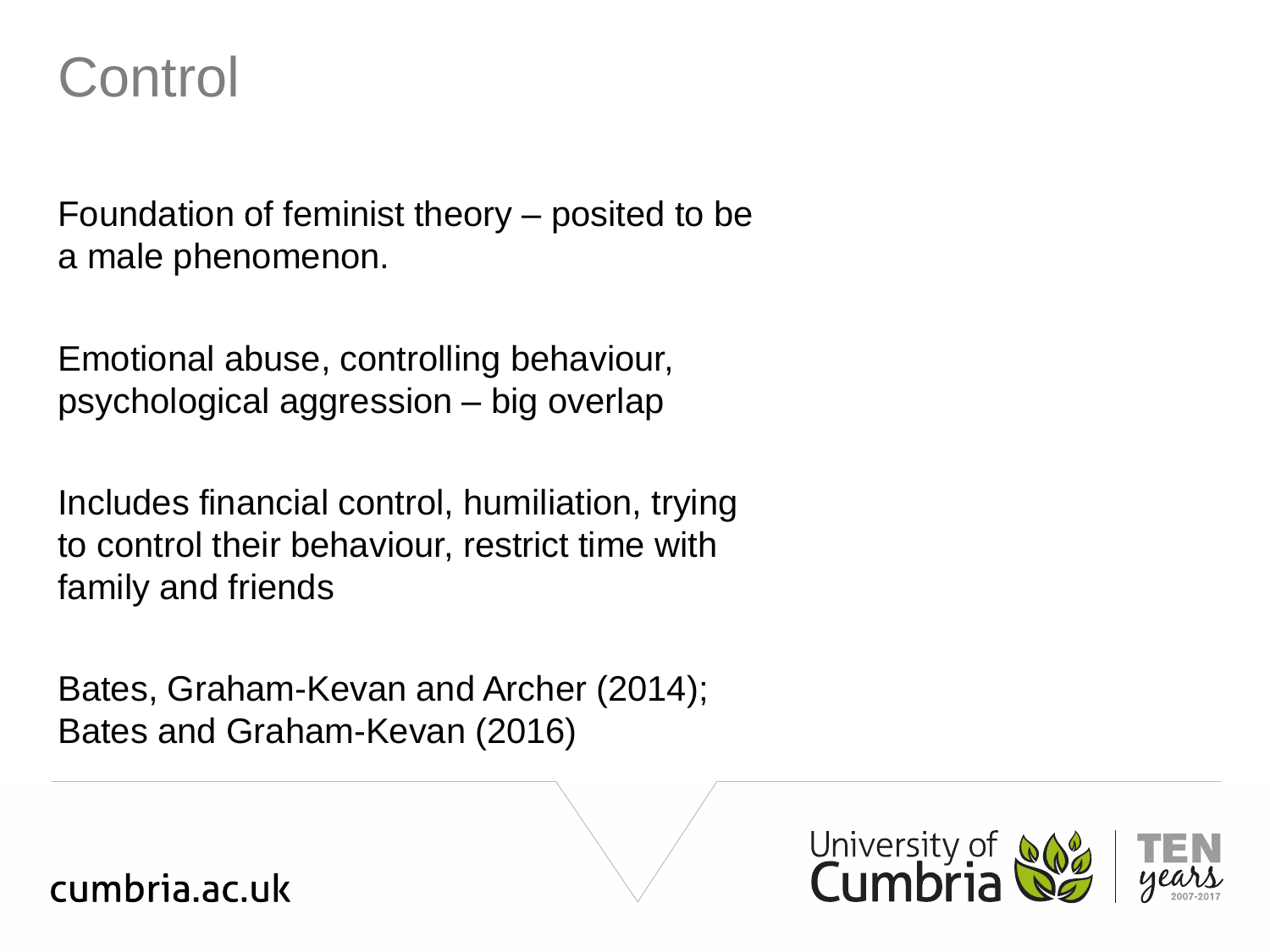# Legal and Administrative Aggression

Tilbook et al. (2010) found high rates of this by women who control

This is often a factor preventing men leaving, because of the fear of losing their children (Hines & Douglas, 2010).

Tsui, et al. (2010) found men's experiences are made more difficult by a number of factors.

- Perception of target of service provision, 66.7% of the sample felt IPV services were targeted at female clients.
- A further 25.7% felt stigmatisation was the greatest obstacle they faced and worried the police would not believe them.

Hines, Brown and Dunning (2007) 50.3% "manipulating the system"

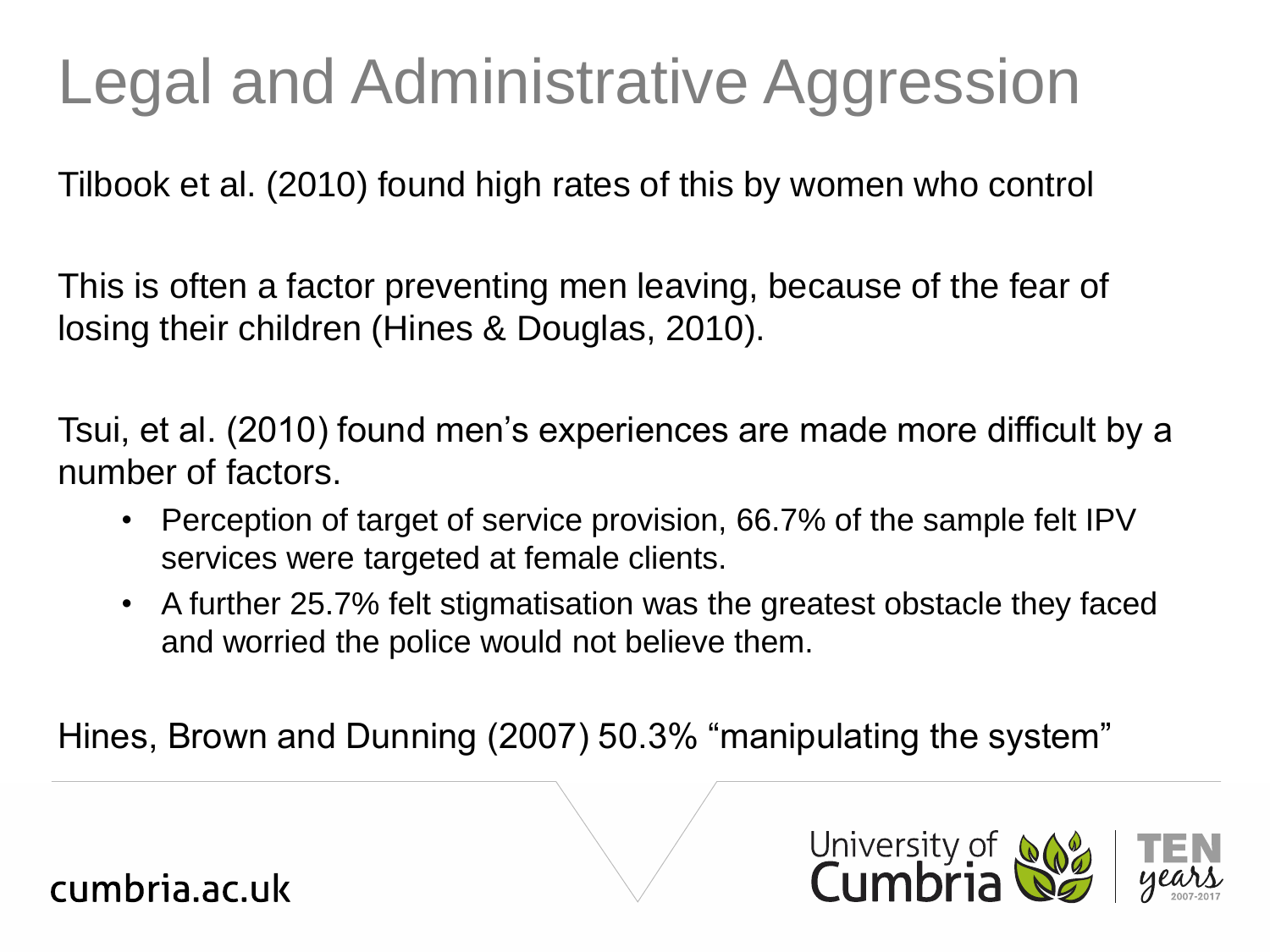#### Aims of the Study

Address criticisms of non-gendered quantitative research

Qualitatively explore men's experiences of intimate partner violence from female partners; focusing on:

- *Experiences of verbal and physical aggression*
- *Experiences of control and "gaslighting"*
- *Barriers to help-seeking*
- *Impact of experiences*

Questionnaire and interview based study – just focusing on questionnaire today

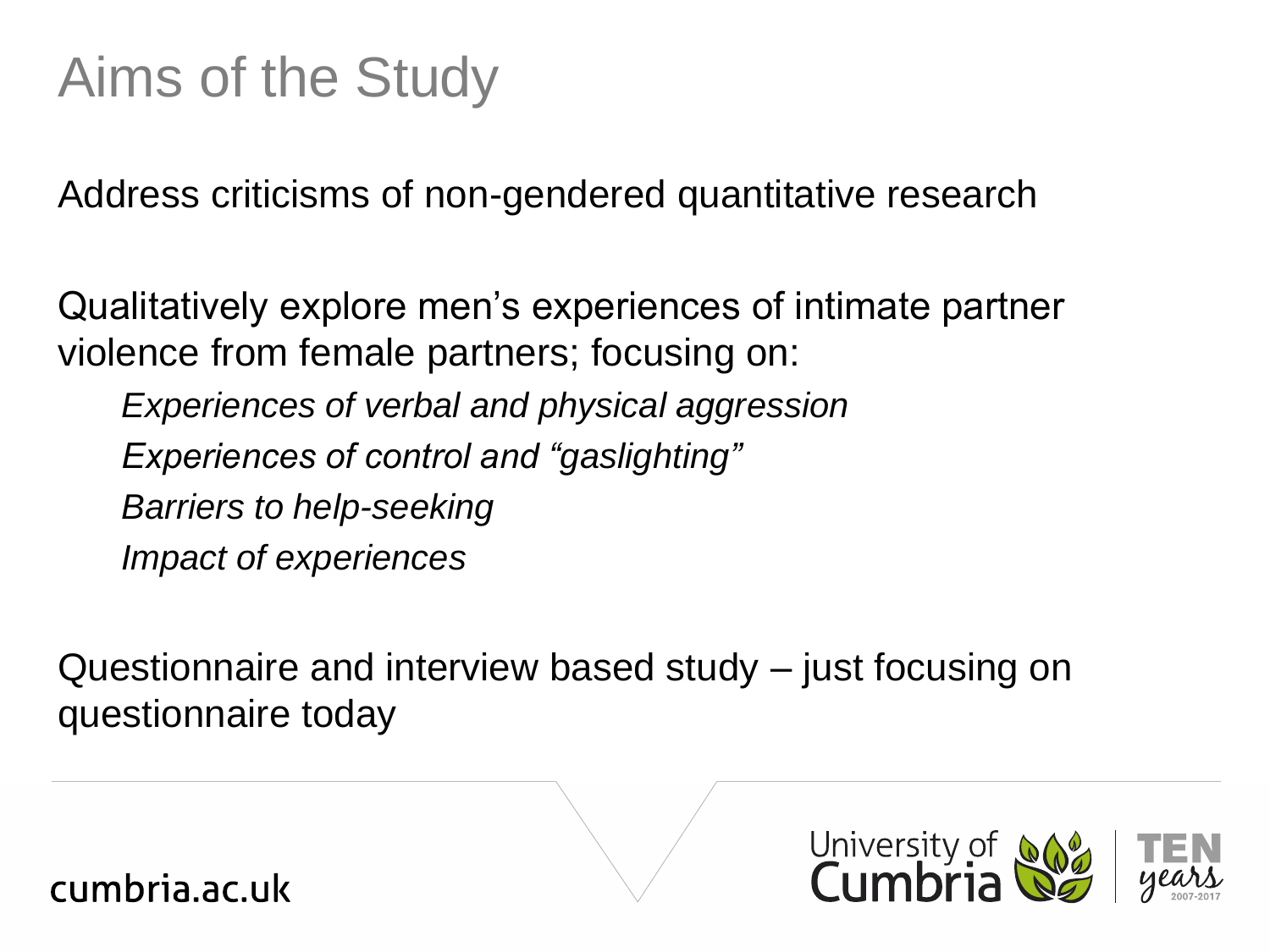#### **Method**

Open ended questionnaire. Included following questions:

- Can you describe what happens when there is conflict in your relationship? For example (Has this ever escalated to physical aggression?
- Sometimes in relationships, people try and influence, or manipulate each other's behaviour. Thinking about this, can you describe your partner's behaviour around…?
	- Your friends and family?
	- Finances and children (if applicable)
	- Your levels of independence e.g. job, your activities without them

Utilised the CBS (Graham-Kevan & Archer, 2005)

*N* = 155 with follow up interviews ongoing

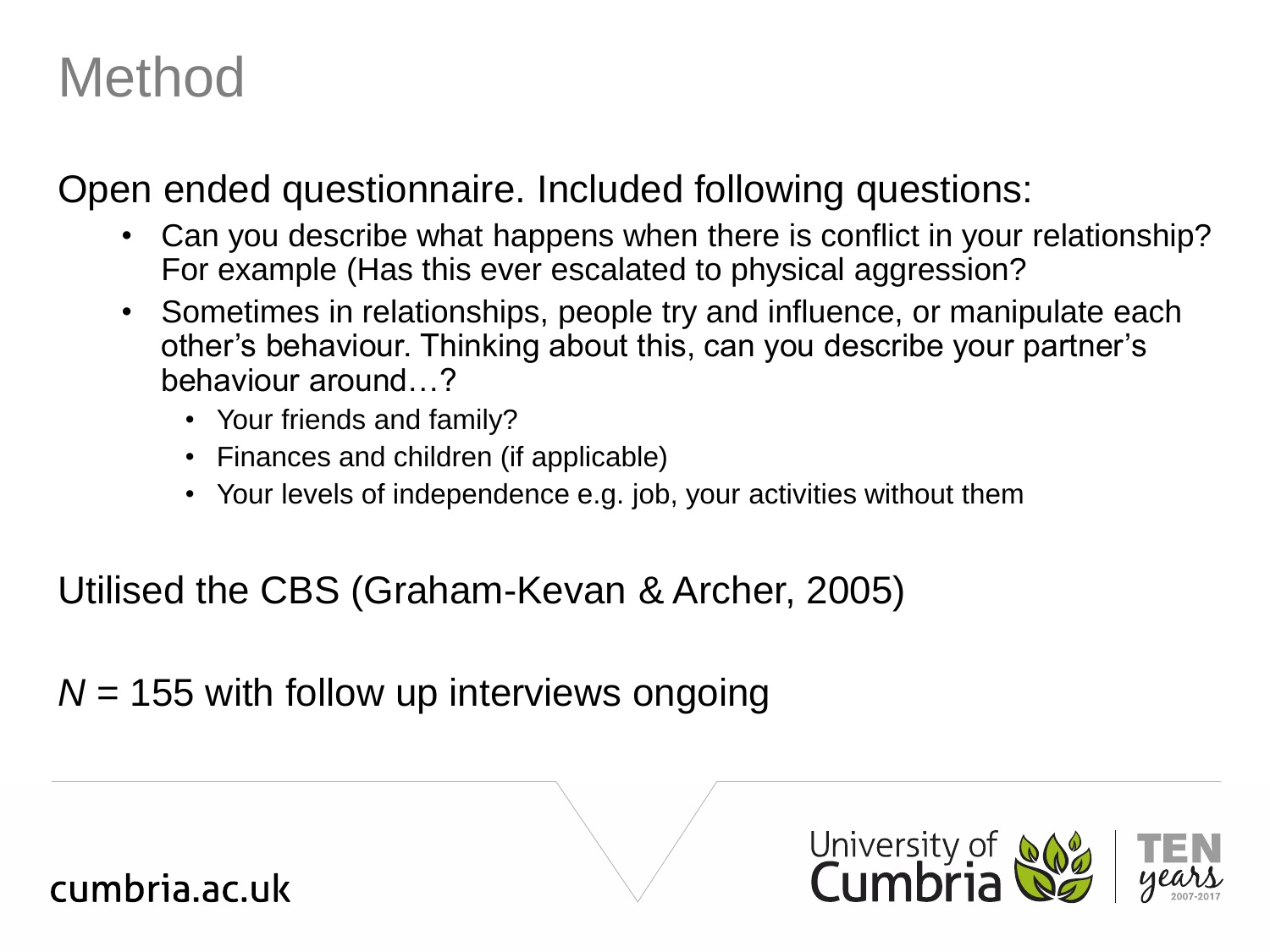### Preliminary Findings



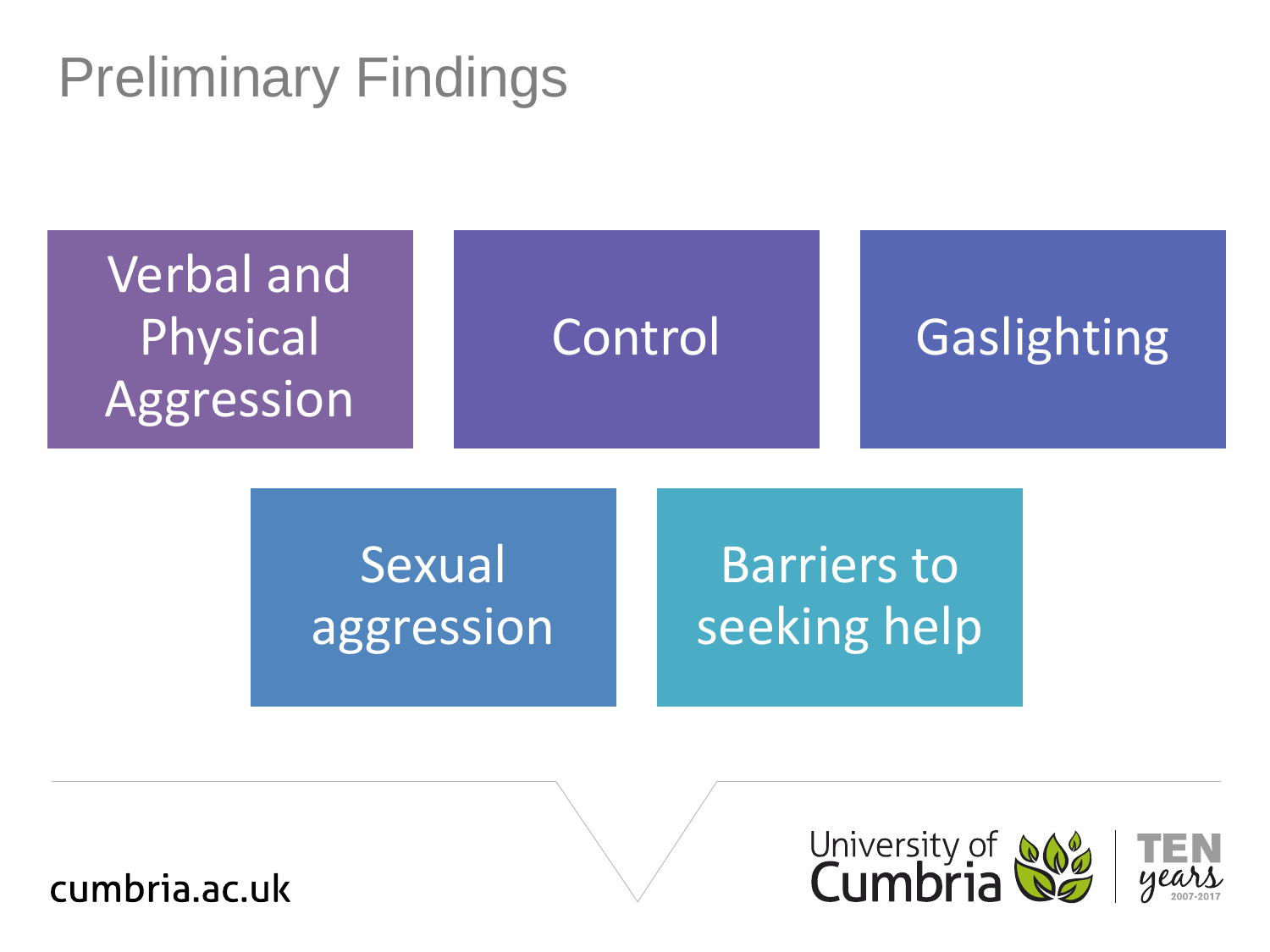### Verbal and Physical Aggression

*"…throwing anything she could get her hands on from tv remotes to ornaments. I used to get punched, slapped and kicked as well"*

*"In the evening after any argument, always as I was about to fall asleep, she*  would bring up the whole argument up again. I soon learnt to just apologise *for anything and everything because if I didn't I wouldn't be allowed to get any sleep."*

*"There will be slapping, scratching, pushing, pulling, blocking exit from a room, spitting, sometimes kicking or throwing things."*

*"70% of the time it would be verbal with shouting and threats. 30% would involve violence. Normally when I was unaware. Sleeping or in the shower, bath or toilet."*

*"She has woken up in the middle of the night hitting me"*

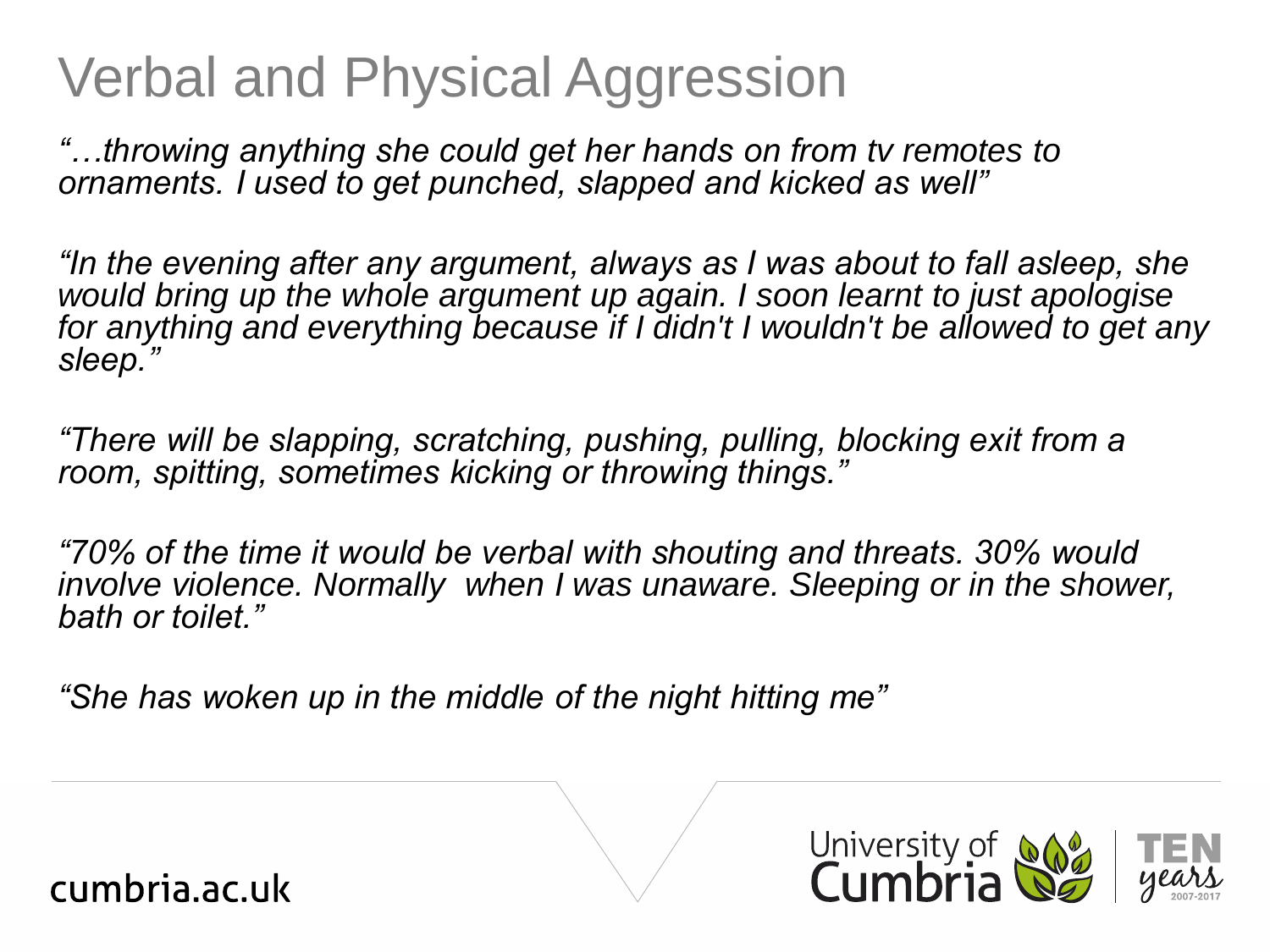#### Lack of retaliation

*"I was raised to never ever ever hit a woman, so I never fought back, I just covered my face and backed away from her the best I could"*

*"I grew up witnessing DV towards my mother and so I would never lay my hands on a woman"*

*"I was and am too afraid even to defend myself, i know that if i do and any injury occurs, there's no way i could prove self defense."*

*"No I didn't respond, because I was scared"*

*"I have never attacked her or fought back at all. I have tried to restrain her at times to prevent her from attacking me. The problem with that is that she would then show me bruises a couple of days later and tell me that she could report me to the police for assault and that they would believe her story. Unfortunately that is true. It eventually got to the point where I would just cover my face and not even try to restrain her."*

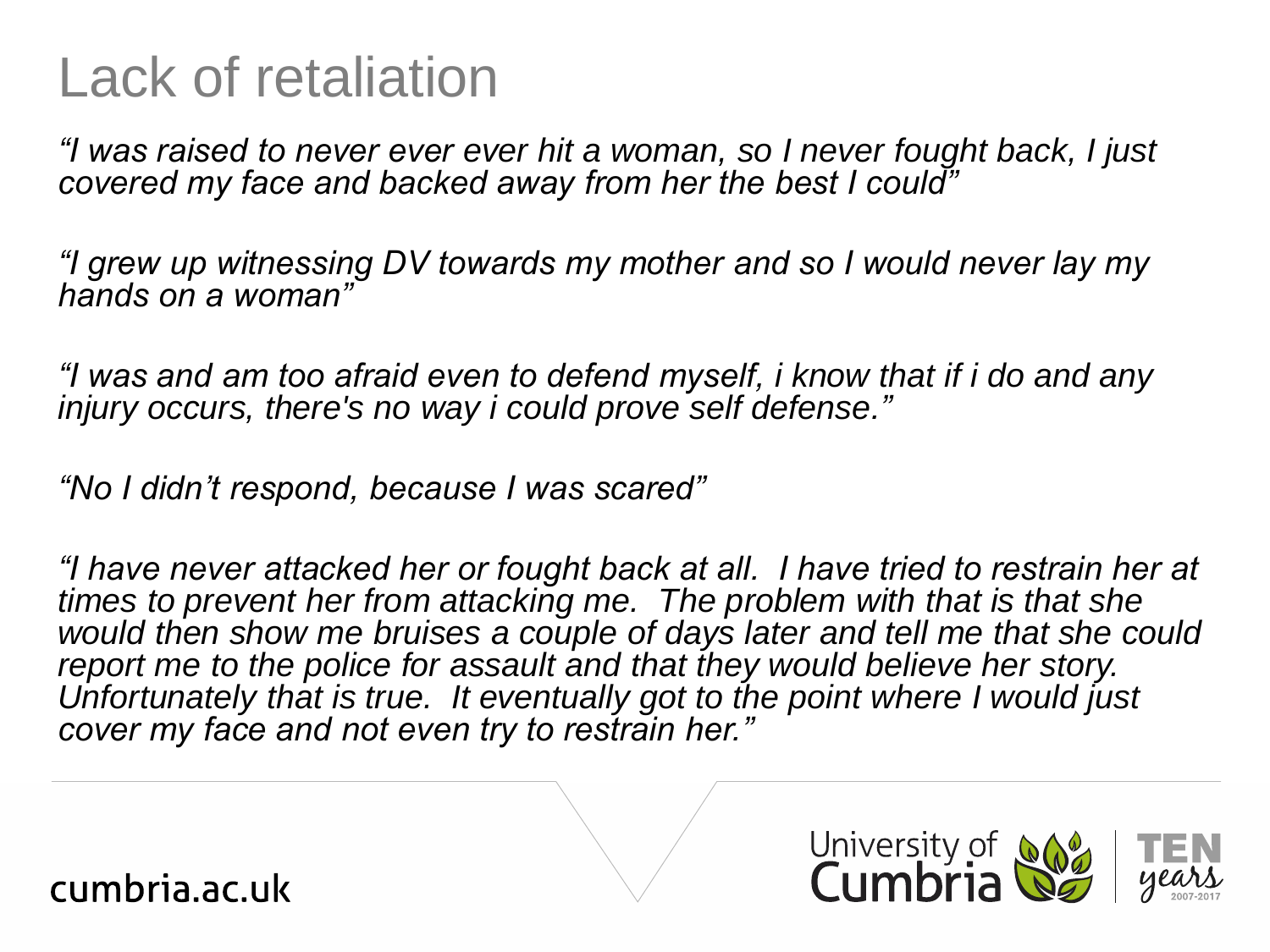#### **Control**

*"After we got married she progressively used more power and control tactics…she systematically eliminated all of my outside friendships…This consolidation of power allowed her to dominate, emasculate and control every aspect of my life"*

*"She controlled my friendships and controlled my contact with my family…This would include logging onto my emails and sending emails to my family pretending to be me"* 

*"Yes, she totally manipulated the relationships I had with my own family trying to avoid contact with them or not seeing them and feeding me negative comments about them all the time…it was gradual you see and like the frog warmed up gently in the pan you do not see the abuse of the relationship creeping up and taking over you."*

*"I have no friends now, my wife insisted I stop socialising as I was now with her and if I loved her I would not want to spend time with anyone else."*

*"I was afraid to go spend time with friends because I didn't know what kind of minefield I'd be walking into when I got back home."*

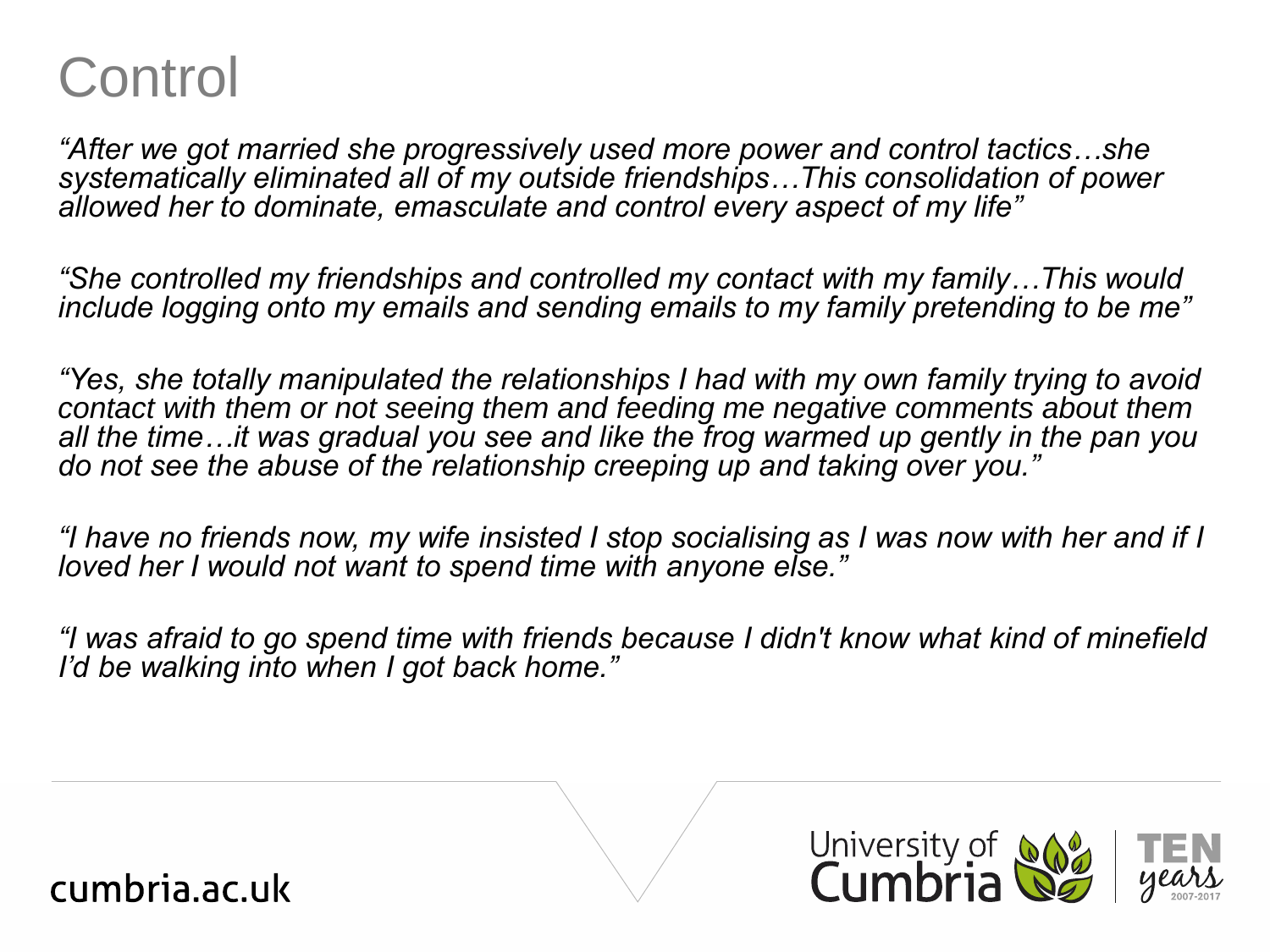#### Not currently on CBS

*"sex shaming" "use sex to control me" "Kept telling me out child wasn't mine" "Questioning my sexuality" "Parental alienation" "not letting me sleep" "She confided in her doctor that I beat her up and that was a complete bald-faced lie."*

*"Silent treatment"*

*"She would pretend to be sick a lot of the time"*

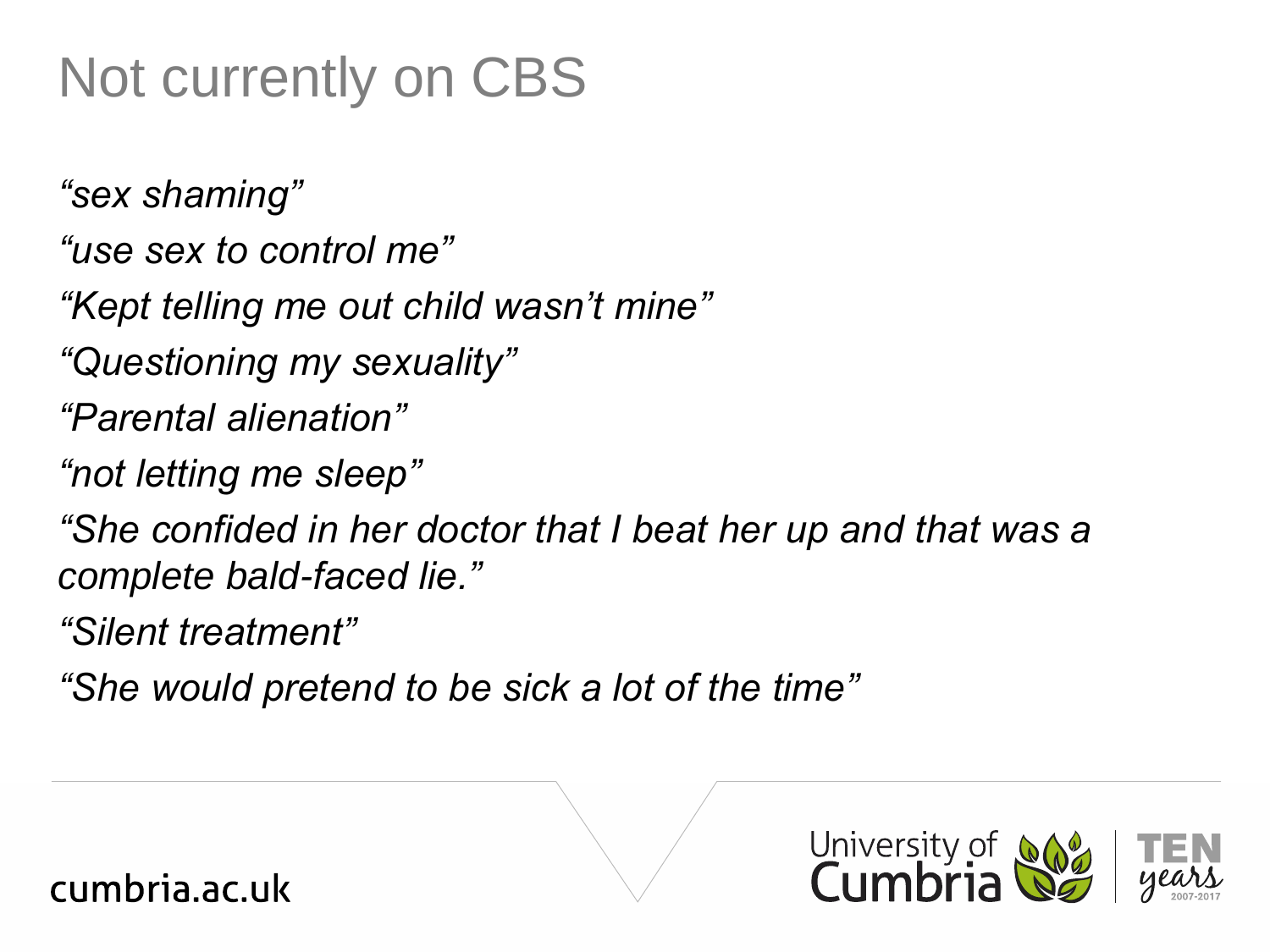#### Control around money and children

*"She had control of my wages and gave me £20 per week from them"*

*"Debts set up online without my knowledge"*

*"In the end she had all my online banking passwords and my money always seemed to disappear before id got it."*

*"Used son, even before he was born, against me to control my behavior. Said she knew he was the only thing I truly loved and would use him to get me to do*  what she wanted, that she'd never let me see how if I left her."

*"I'd have to bring proof of purchase for milk when she would send me to the shops and ring her when in the shops to prove that I was there and only there, I wasn't allowed to take my daughter to school because of all the single mothers there."*

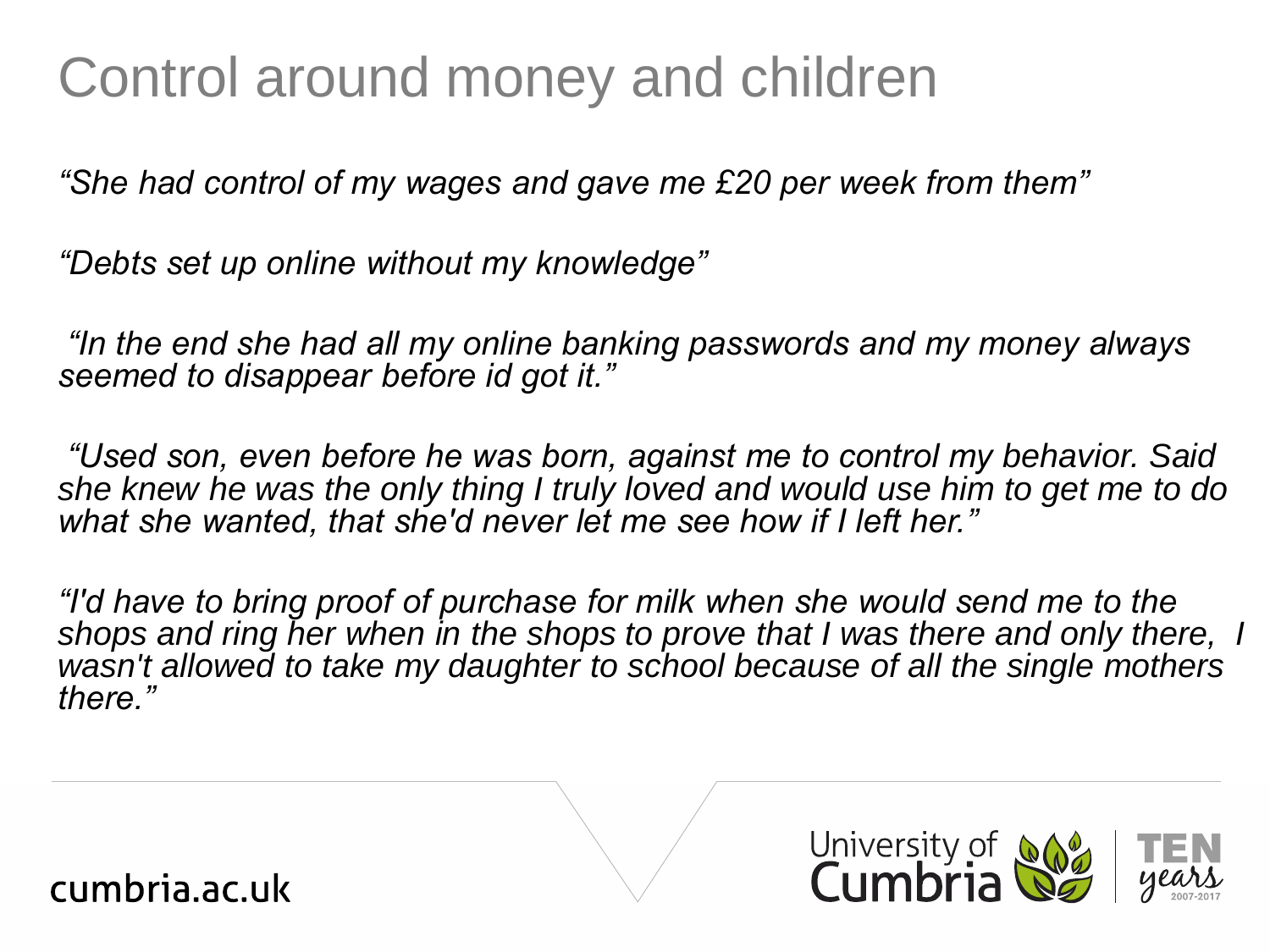

*"Yes I was constantly told I had remembered everything wrong and that I was mentally unwell for thinking these bad thoughts and that she only loved me."*

*"This was part of the control. When you only hear one voice it dominates"*

*"Yes, I didn't know that was a real thing, and didn't know it was called gas lighting, but it describes exactly what she did - that's the nail on the head there."*

*"It absolutely occurred. I would put something somewhere and she was the only person who could have moved it or would have because the kids would have never touched it. when I couldn't find it, she would find it somewhere that wasn't even close to where I was sure I left it. She would tell me I was the crazy one"*

*" I would begin to doubt my own sanity and perception of reality."*

*"Yes, lots and lots. This went on again and again, and I ended up essentially a wreck, not trusting my own memory or interpretation of events, constantly uncertain of myself and quite what was 'real' or not."*

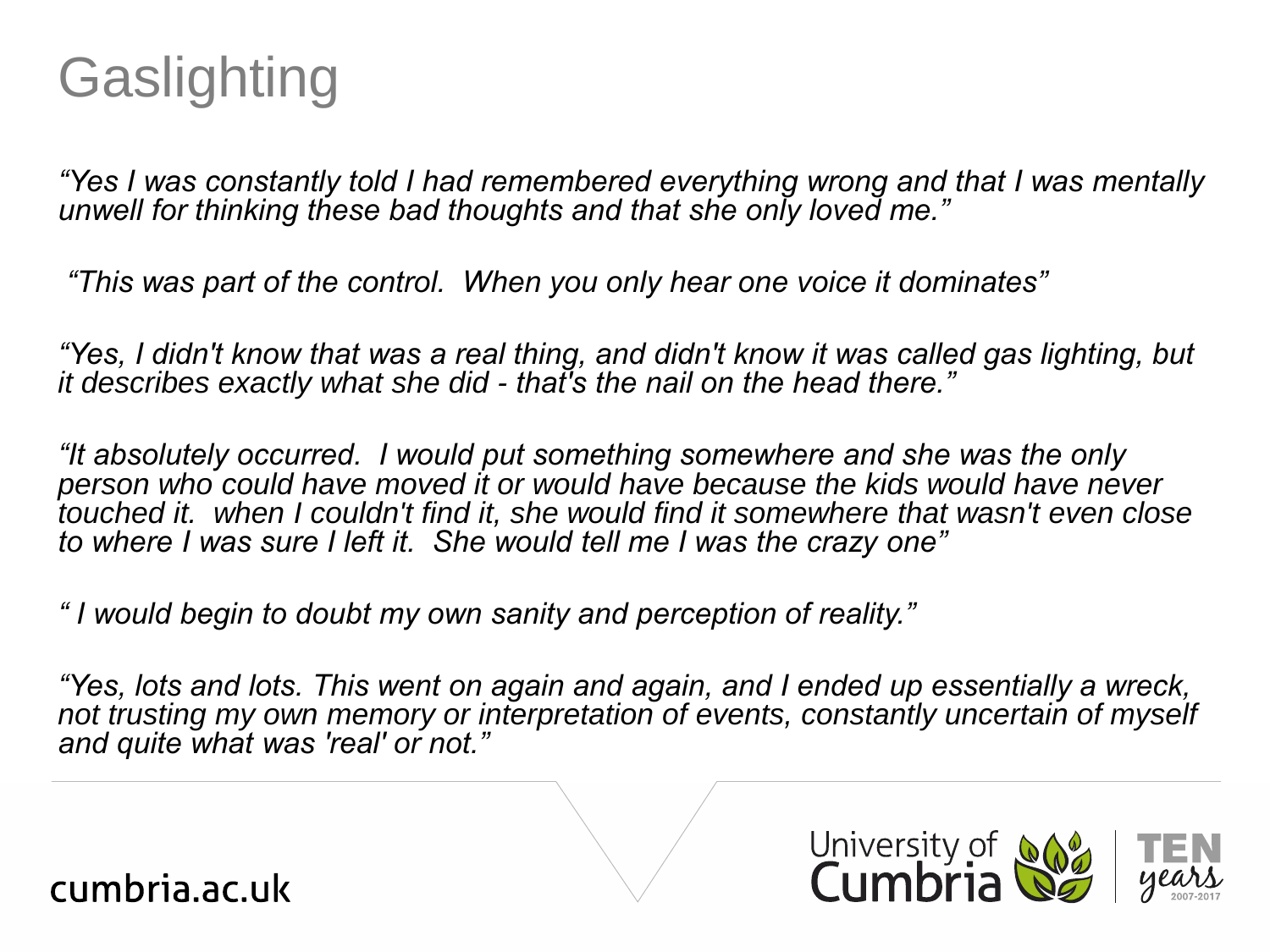#### Sexual Aggression

*"Sex used as a form of abuse and control"*

*"Sex became at her command"*

*"…waking up to find myself handcuffed to the metal bedframe. She proceeded to torture me (insertion of vibrators into my anus, lots of small cuts with a craft knife, squeezing and hitting testicles) and then got infuriated because I was not getting an erection (obviously too terrified and in too much pain) and gave me a good punching and left me there."*

*"I opened my diary and she had placed a letter in it stating that she was pregnant and had come off the pill deliberately…I felt totally violated"*

*"She stopped taking her pill and attempted to get pregnant against my wishes"*

*"She also was in complete control of our sex life - she decided if, when, and how we had*  sex... She also controlled when/if I was allowed to orgasm, and would be violent if I didn't *comply."*

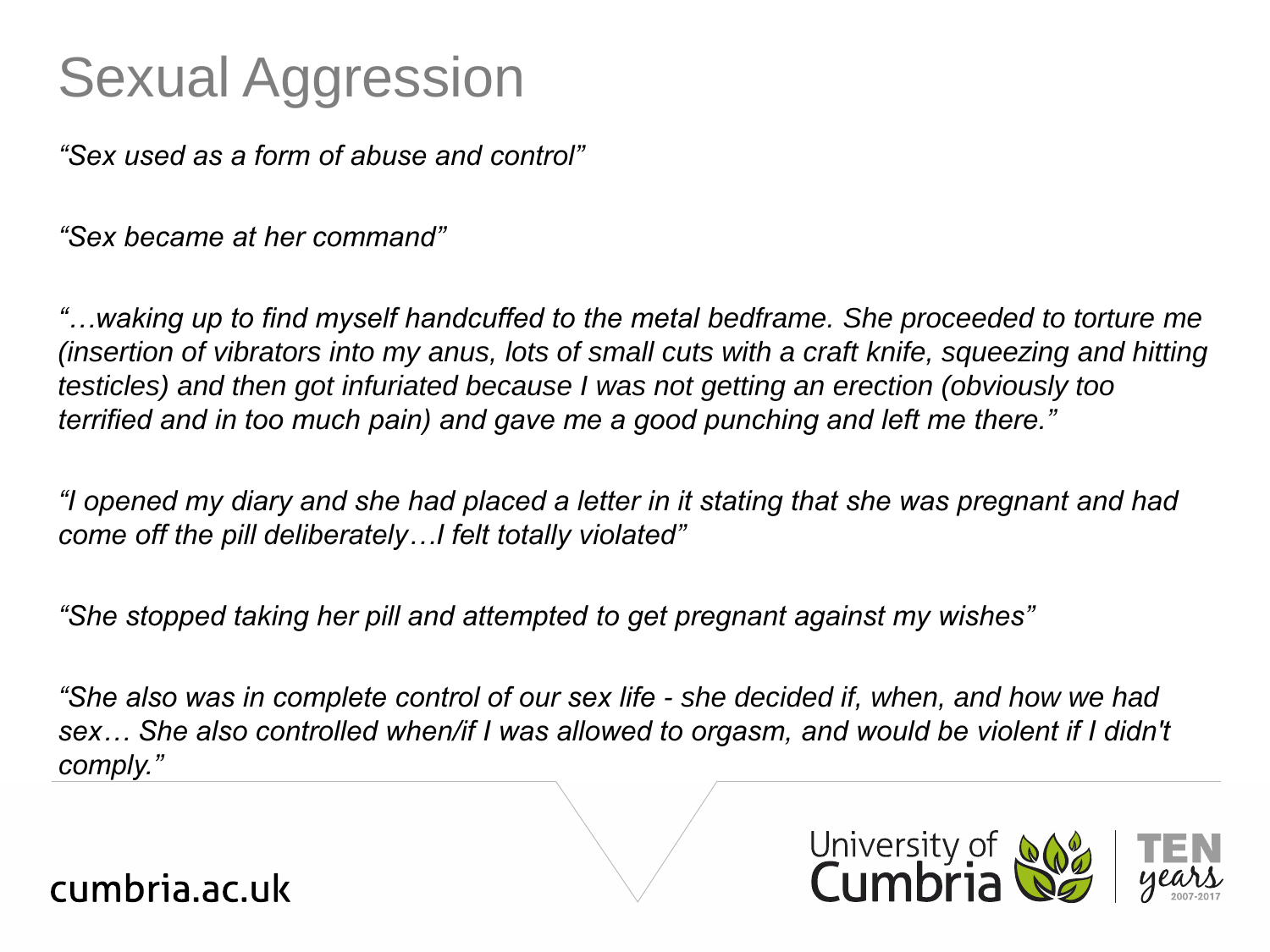#### Barriers to help seeking or leaving

*"She kept telling me that she would kill out children and me if I ever left her or if I did not comply with whatever it was that she wanted"*

*"I've come to realise that she has manipulated things so that my life is very intertwined with hers and it makes it very difficult to leave"*

*"a group for male survivors called XX in XX. They don't exist anymore because they lost their funding, but they pretty much saved my life"*

*Why not report… "Embarrassed"*

*"Well I was scared if anyone confronted her about it what would she do when we was alone…"*

*"Not sure how to explain I was beat up by a girl. Would have been ashamed"*

*"…threatened me with rape allegations if I told anyone official"*

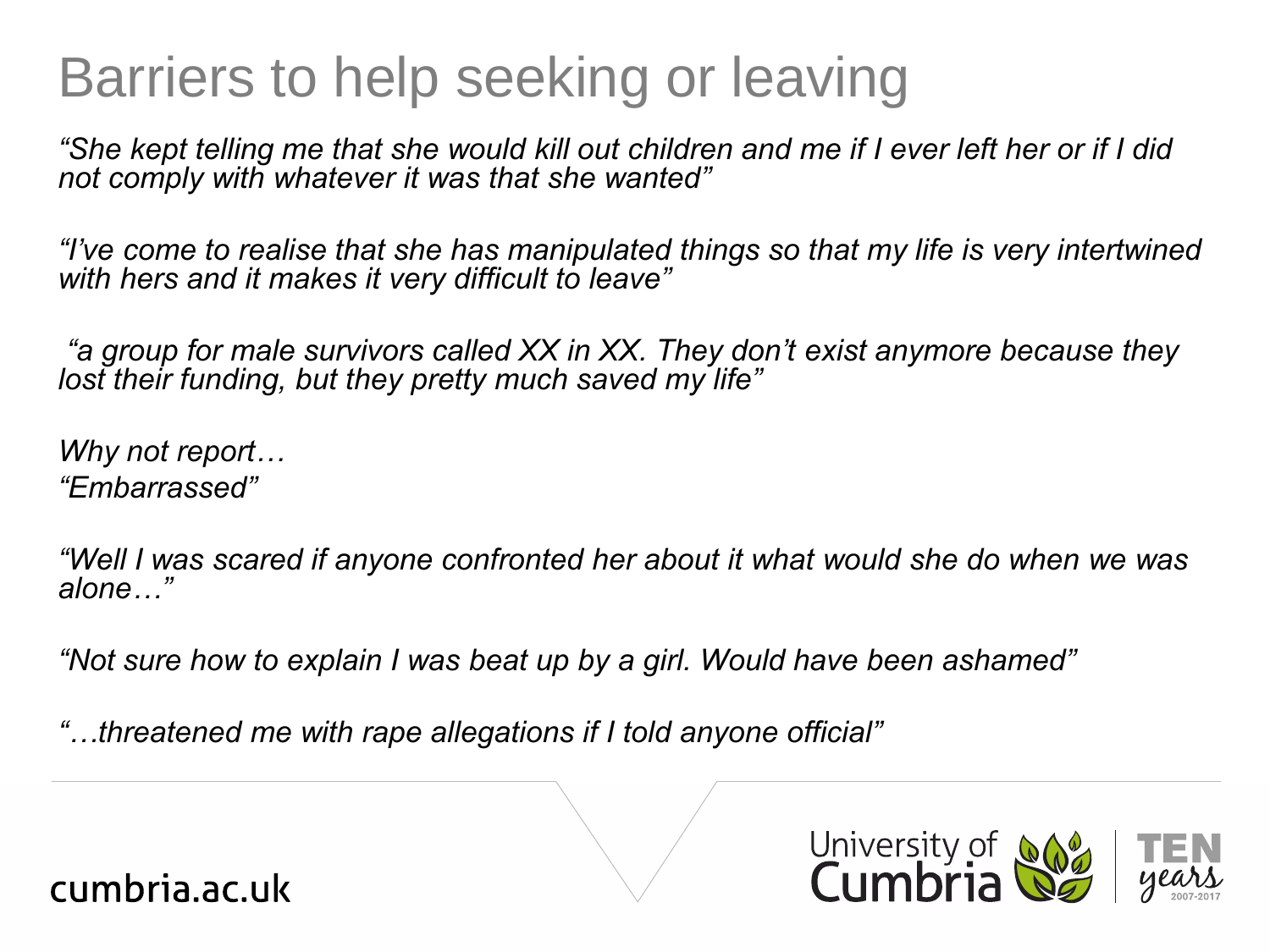#### Barriers to help seeking or leaving

*"…the police laughed at me because I "couldn't fight off a woman""* 

*"I called a DV helpline and was told I was to blame!"*

*"I called a helpline and a women's shelter and they both told me I was the abuser and refused to help"*

*"Yes I tried to tell the police, but my side of the story was ignored"*

*"Laughed at by authorities. Told to man up & accept as normal by family"*

*"I reported her to the Police on one occasion and was asked what I had done to deserve the beating, I told them I had done nothing at all, to which they told me that was unlikely and it was probably something I had done or said"*

*"'well, there's no smoke within fire' essentially saying she must have had a reason"*

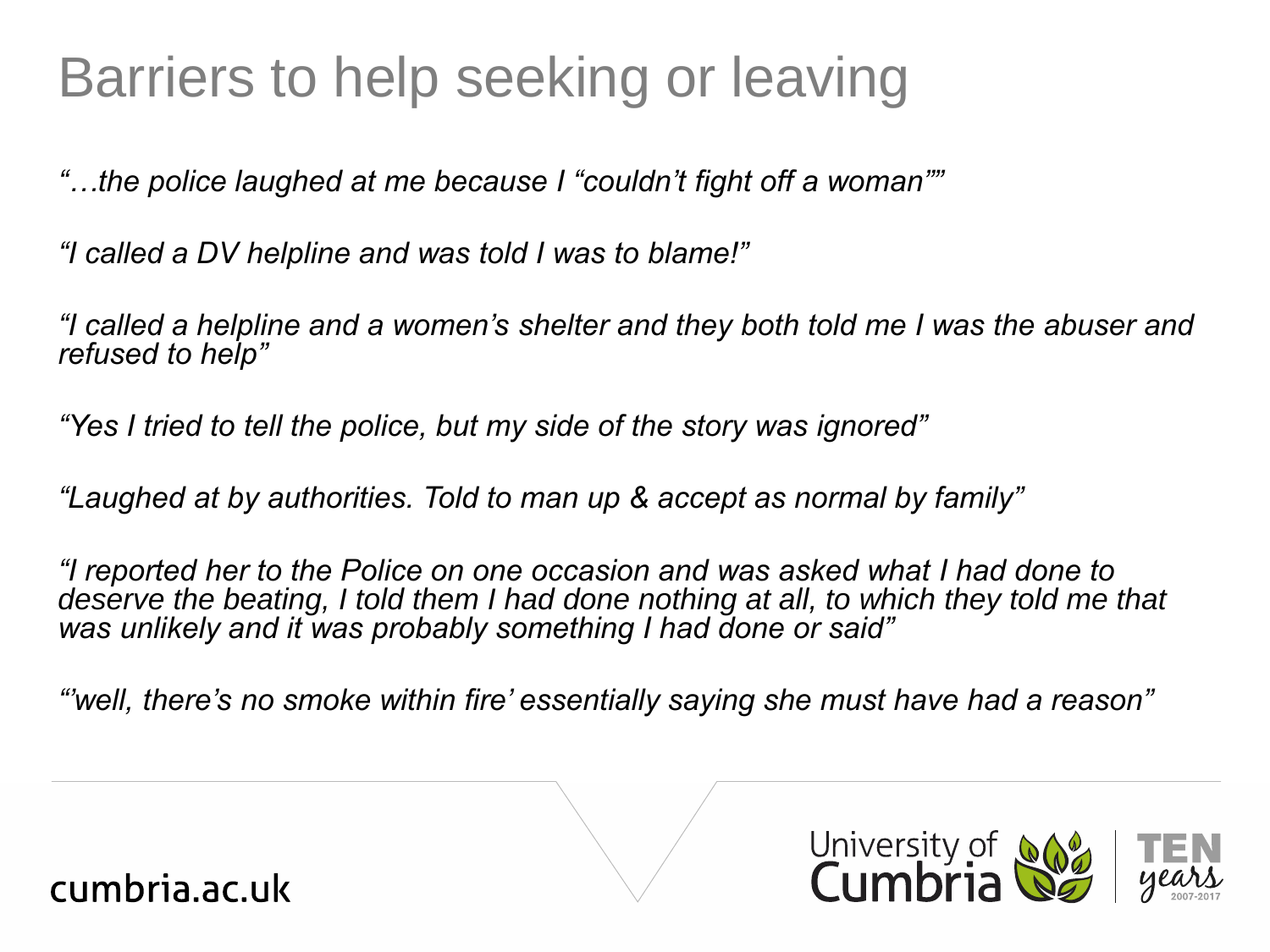### Impact of IPV

The men in this study reported lasting impact of their experiences

Many believe this only affects women

• Tjaden & Thoennes (2000) reported that women experience significantly more partner physical assaults and also report injuries and use of medical and justice system services

But there is evidence that it is the same for men

• E.g. Hines & Douglas (2011) mental health; Hines (2007) PTSD

Both when the violence is mutual (Próspero & Kim, 2009)

Tendency for focusing on internalising symptoms (women do this twice as much). Men tend to externalise (Afifi et al., 2008)

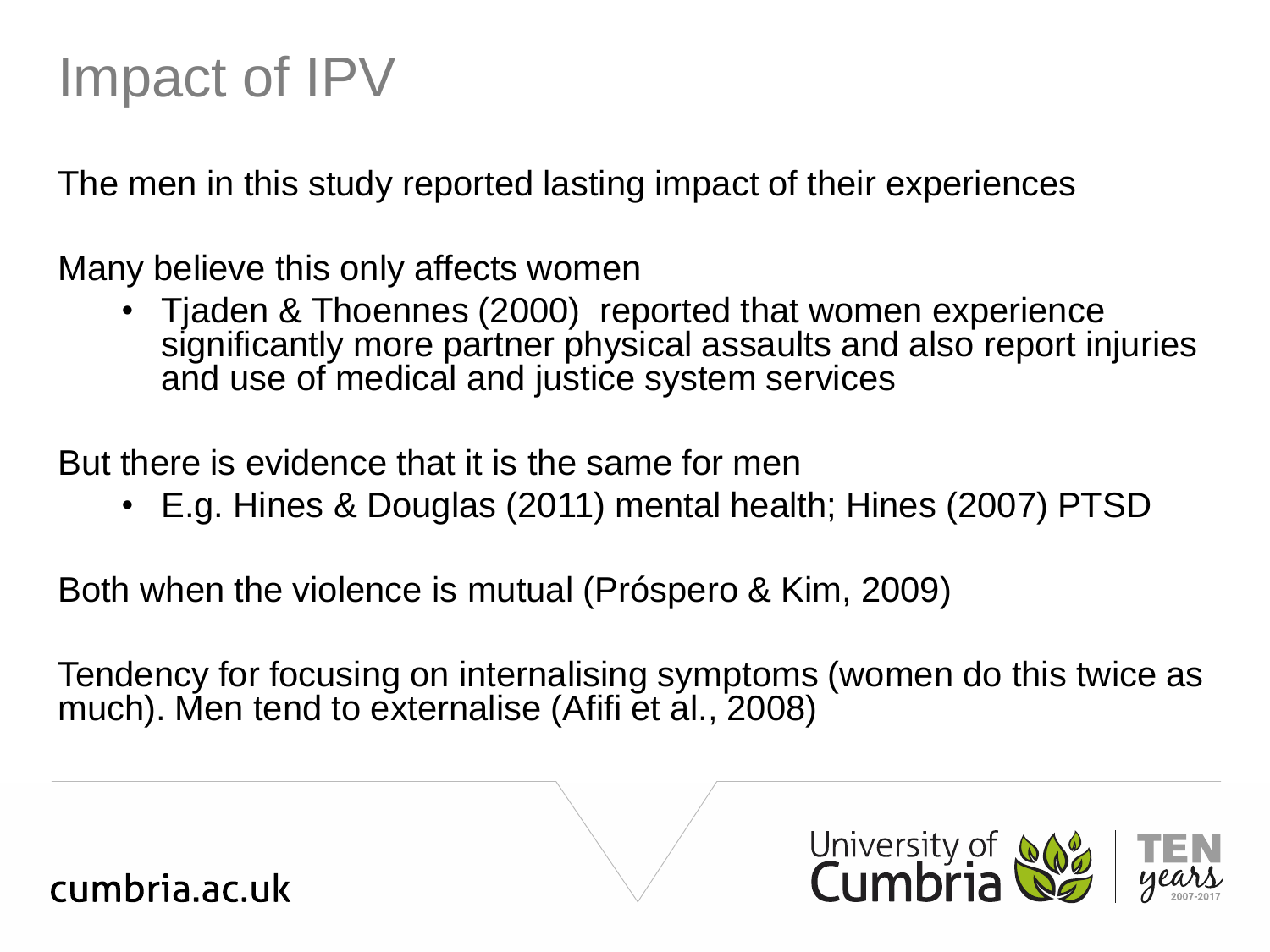## Domestic Abuse Helpline for Men

" ...in addition, male victims have unique experiences in that their female abusers are able to use a system that is designed to aide female victims of domestic violence. Thus, some female perpetrators of IPV manipulate their husbands because they know that the system is designed without the abused male's experiences in mind, and that more often than not people will not believe or take seriously these men's victimisation."

Hines et al., (2007)

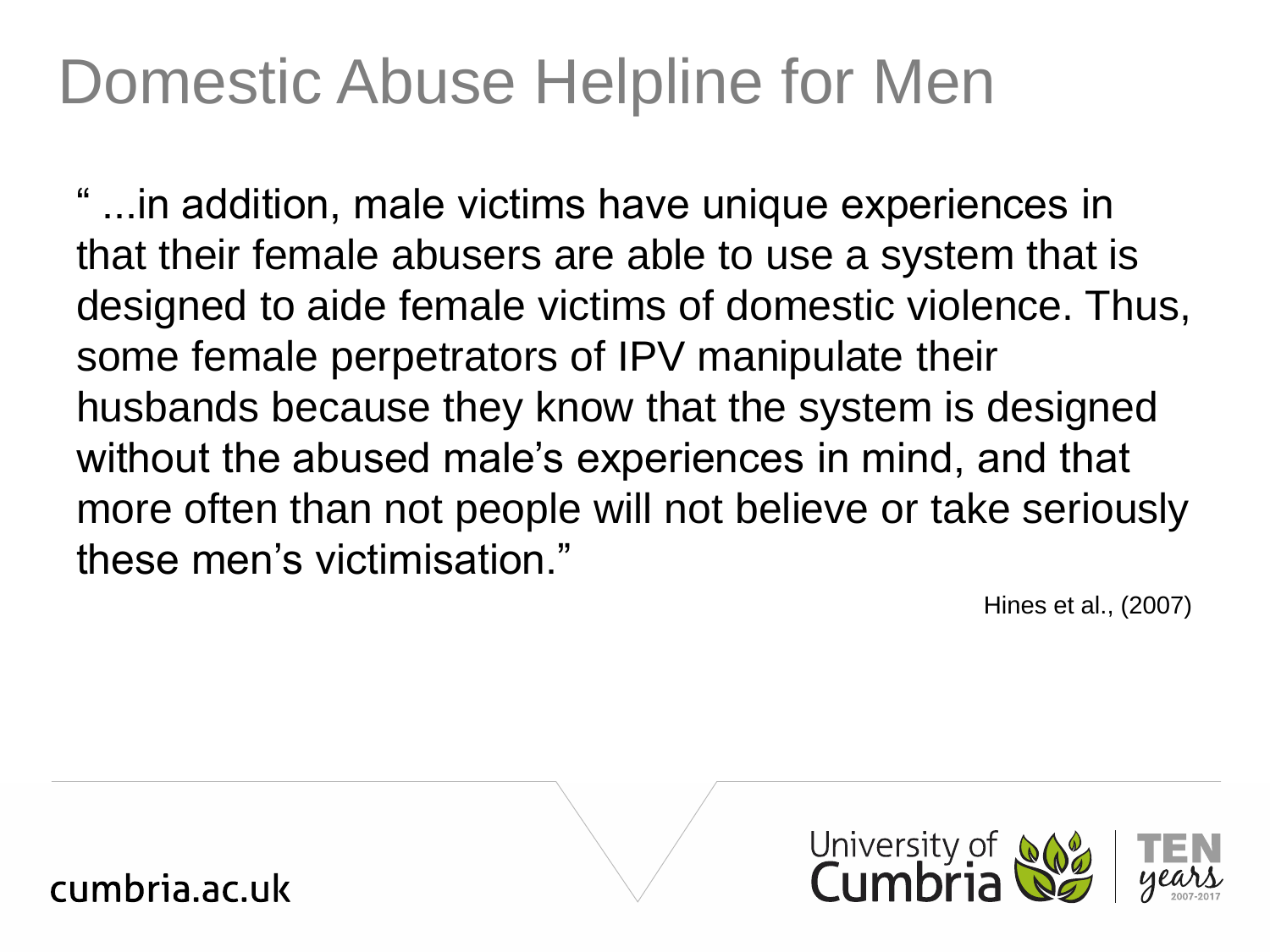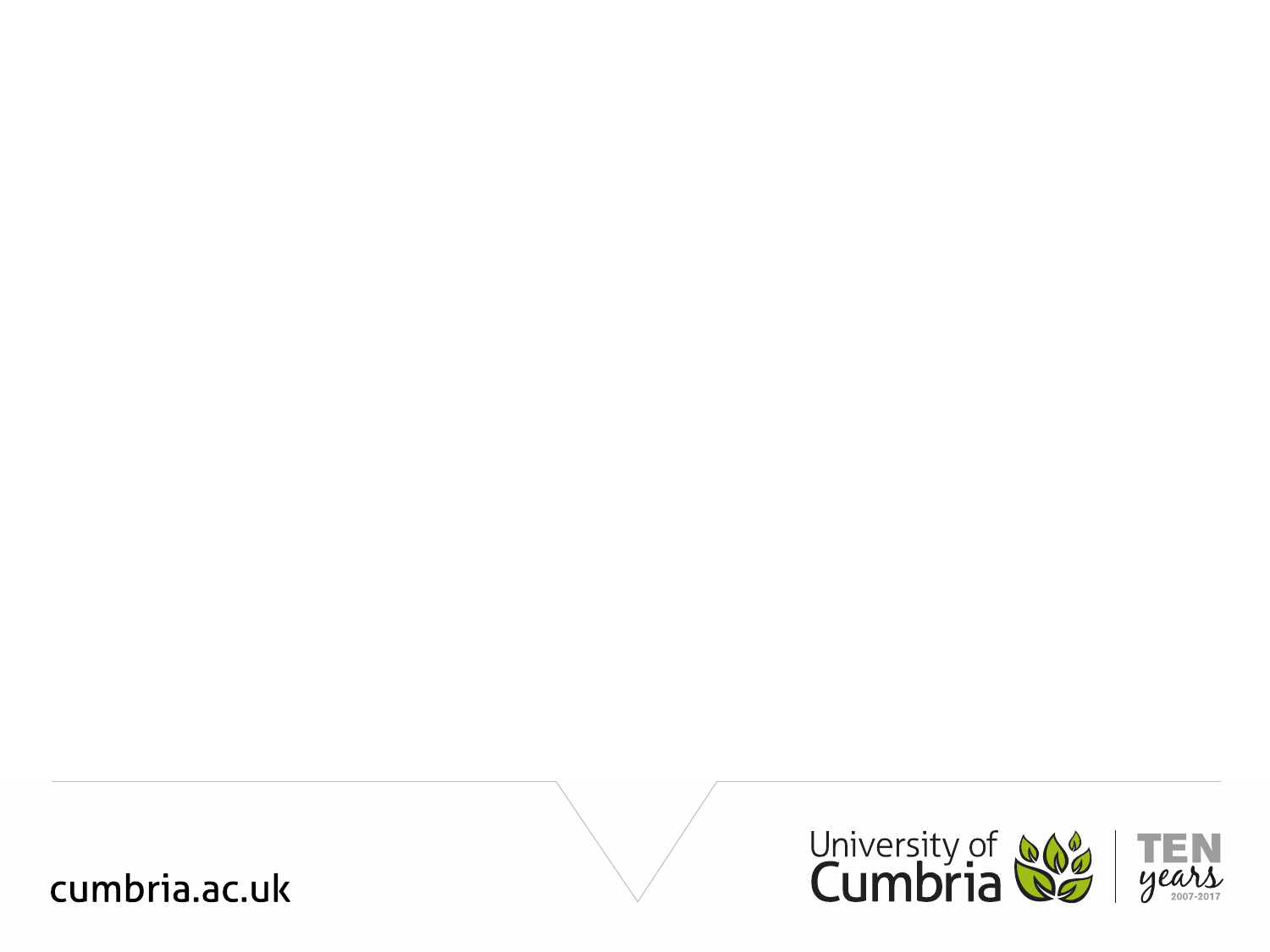#### Futures Directions and Conclusions

Large scale qualitative study; addresses some criticisms of research using the CTS

Men's experiences are not "trivial"

Men are not often injured as seriously so their experiences are often overlooked

Move away from assuming men are always perpetrators

More services needed, and other services need more training to respond to the needs of male victims

Future research